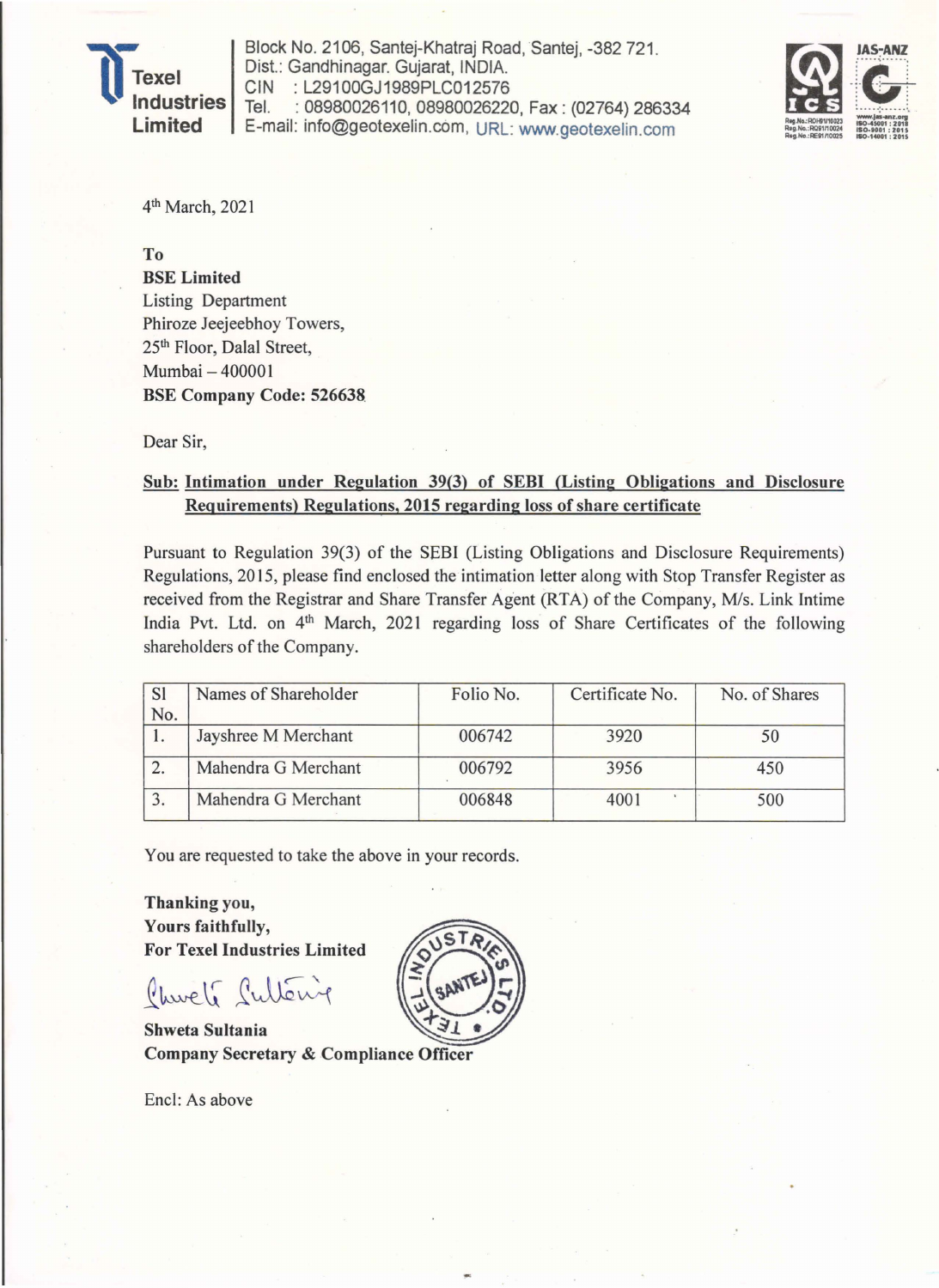

## **Link Intime India Pvt Ltd. CIN:U67190MH1999PTC118368** C - 101, 247 Park, L.B.S. Marg, Vikhroli (West), Mumbai - 400083. Tel. : + 91 22 49186270 Fax: +91 22 49186060 E-mail : rnt.helpdesk@linkitime.co.in

Date : 04/03/2021

To ,

BSE Ltd. 1st Floor, P J Tower, Dalal Street Mumbai : 400021

Dear Sirs ,

Sub : Data Regarding Lost/Stolen/Fake/Duplicate Case(s) Shares .

Further to Regulation 39(3) of SEBI (Listing obligations and disclosure requirement), Regulation 2015, we are sending herewith the data in the form of printed list for our following clients

Sr No Name Of Client

1 Texel Industries Limited

Besides, please note that we shall continue to submit report on data regarding Lost/Stolen/Fake/Duplicate (LSFD) Shares of our clients on monthly basis as we have been doing it now .

Please find the same in order and acknowledge for receipt .

Yours faithfully, For Link Intime India Pvt Ltd

Authorised Signatory Encl As above